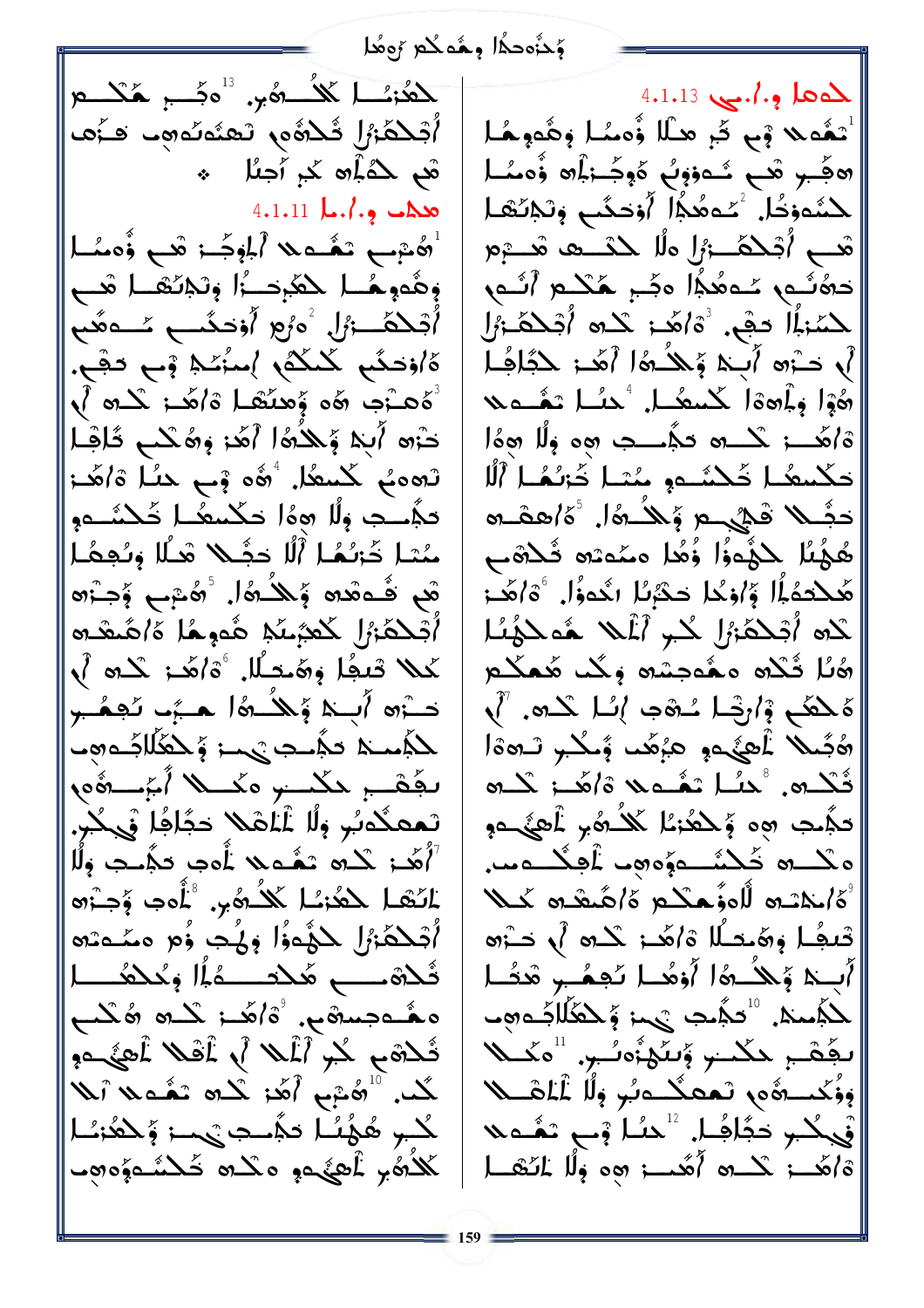وَحَدُّهِ حَجًّا وِهُوكُمْ وَوِهُا

أَمِثًا وَٱسْتِهُوهِت هِوَٰا هُبِ هُجِئًا. ْهُ/سِمْ وَوَّى كُلُو حَلَّجُلَّ حَجَّوهُكُمُّا أُوْضًلا وِهْلِأَنْحَنُ ۞هَ وَالْمَدِينَ الْمَجْمِعِ أَمَلِكُمْ لَمُع عُمِعُهُمْ الْمَهْيَمَا السَمْ وَهُ أَشْهِرَ مُسْتُومٍ بَجِّيْنَا مُيْسِجٍ وَجَمَعْنِيهِ وَوَا للمضعة بأشك للمكم" بمصبح لأ تْذَهَبُهُا وَمُنْزَوْهِمْ وَقَدْكُدْهَا وْأَهْدَ فَى ٱلمَّا وَتَّحِمُّهُ ۚ وَٱلْمَرْءَ ۞ وَٱلْأَهَٰ ۚ وَٱلْمَرْءَ أهُد: وُّوسُل وِهُومِهُل وَيُجِبُّلُ هُــُرُّهُ وِيْذُهِجُا هُوْا هُجُبُا تَاهِ وُمَنْ مُؤْهِبًا ذَاهزُهنگ مرتمحفُ وته ذَاسِيَ كَعِيْشَا.  $^{\circ}$ دُجْمِ شُكْبٍ شَـْلًا حَقَدَبِ حَكَٰب هَنْـــره مئے ہُجنّــب أَباوُا وَلَّا<br>تَاٱبْلا لَلْموْهِكُمْ. <sup>13</sup>شْبٍ حَبَّا وْاهَــ; فَمِكُمْهِ هُلا حُجَبُ ابْلَامِ وَجُبُّبِ اب خُام، معُسمٌمب اب خُام، حَمْد مِنْ لَكَلَّكَ أَمْرًا لَا يَسْرِرُ النَّا أَيْتَمَرْ لِلَّهُ مُسْتَكَلَّفَ بَعْدَ النَّاسُ خَـٰـْـشَمْهِ مَــهُــِّـبَ إِنُــا ٱلْل أُهِ وۡمُ قَــما ِ ذُاهزٌ مثل م سكلهِ حقلهِ وِهُلَّىٰ تَهُـــه هــ أو حُـــرٍ لَا أَعْلَىٰــقَصَدِ حَمْـــهِ مَـــمِ َدَەۡكَم كُم ەۡاھَـٰٓنٖ وۡرۡكِنُـُدَە وَهُـُّنِّہ ∻ |ஃவி  $12.12.27$   $\overline{\phantom{1}}$ هَيُّـــلا هُنُـــا أُجْئُــقُـــم همُّنْـــجُل ەجُەزكَىتُە زُىكْدًا هَـزُوه. ەَحجَّىـْلل لمُؤْسِوْلِ حِجْبِرِهِ ۖ ۖ حَيْنِكُمْ فَصَحِ ﴾ وَهَٰؤُهُمَا ۖ

وَّسِيَّ أَلَّا تَـهِـثَـه ٱلْلَّا تَـجَلَّاهَا. وَأَوْلِــه

تُكْبُوْ هِكْتُدَا كُنْفَرْ فُلْحًا إِنْتُ وَجُكْبُوْ

هَّبُسُّماً | وَجَحْدٌمِــهِ إِنْــما حَعْـَى لَا

 $\int \mathbf{R}^2 \mathbf{R} \, d\mathbf{R}$ ْجَلاهَة $\int \mathbf{R} \, d\mathbf{R}$ اب ەھْا ھُلْابْلَ ھُزْجِھ ەُھلُھْھْبَى ، مِەَه  $\therefore$  on وزدهها وحشيا دا 21.4.14 أَهْجَاهِم هُنِسْتُمْهِ وَفَقِيمٍ لِمُؤْمِنُكُمْ لَحَكُم يُحَذِّفُوا الْمَحْكَمَةِ الْمَجْمَعِينَ الْمَجْمَعِينَ مِنْصَكَمَ كُنُووُوها وقْبَ أَهُبَ كَفَالَ أَل أَوْلَاهِ مَسْبِ يَأْمُوبِ مَلَاهِ الْمُؤْمَّلِ الْمُؤَلَّالِ لِمُفْسُمًا هُعنْعَمِ لَمِنْهِ هَٰذِهُمِ. ُّەھَٰذُے حَبِّھُـا حَــٰمُا هُــەَفُوه لَىٰ أَوْلَمَ أَمْهَجُهنُـ ۞ لَتَعْعُمُ الْأَوْلَمِ لَهِ مِنْ الْمَهْلِمَانَ وَالْمَ لحَقُدنَّمَا وقب لَمُب هَٰذَب لَحَوْهِ لَمُعْبِيْ يَسْمَدُ أَمْهِ هِمَا كَمِنْ الْمَحْمَدُ لَاهْلُشَّهِ هُدَلُهُ. أَهْجُمْ أَهْضَبِ لَمُعَ الْمَجَمَّ أَكْفَسْبَرَا هُــةَمِ كَــةُ بِاهْمِ حَــةُ مِلَا هُجِدًا وَهُكُمْ أُهْبَى وَوَى قُطْعُور لْلُوؤُحِنْكُمْ. ۚ وَهُمْ خُكِّارَ ۖ وَهُ كُلْمٍ عُوهُكُمْ! ىفِّعى وِسُالُكَ څُاەوممُــا ەُھڭــەَى وەۋە كە ئىلىۋە ۋىئە مەتقىمۇ ەَجِسُدُەر كَبِرْهُمَا لِكَجْمْ هُم مَبُنِيْكَا ەَھدُرِه كَمَلا خُموَضُرەُ مِ كَمَلا مُرِ كَعُل ەزگىم. أەئقعى كمبورا ةھكعى لْلَّكِفُا هُمَفِّدِه ۚ هُنُّمٍ ۚ كَجُكْسُوُّمٍ. ُسْلَمٍ فِي وَفِي شَيْ زُوْوَ ةَ/لَمِا حَكَثُمُ هِبْنِكَا مَحْمِجِمٍ حَكْفُ الْاَسْا فِلْمُحْمِ أَسْمَنُهِ تَرَاوُمِثْهُمْ مَعْظَمِ مَنْهِ. كَاهَدْهُ |إستُنَا بِفَمِي ةَالِمَ حَقَقَتَنَا مَكَحَمٍ هَنِّمِ حَجَّىٰٓ۩۞ وَقِّىكُمْقُوها هَهُدَٰۥُنَّا ۖ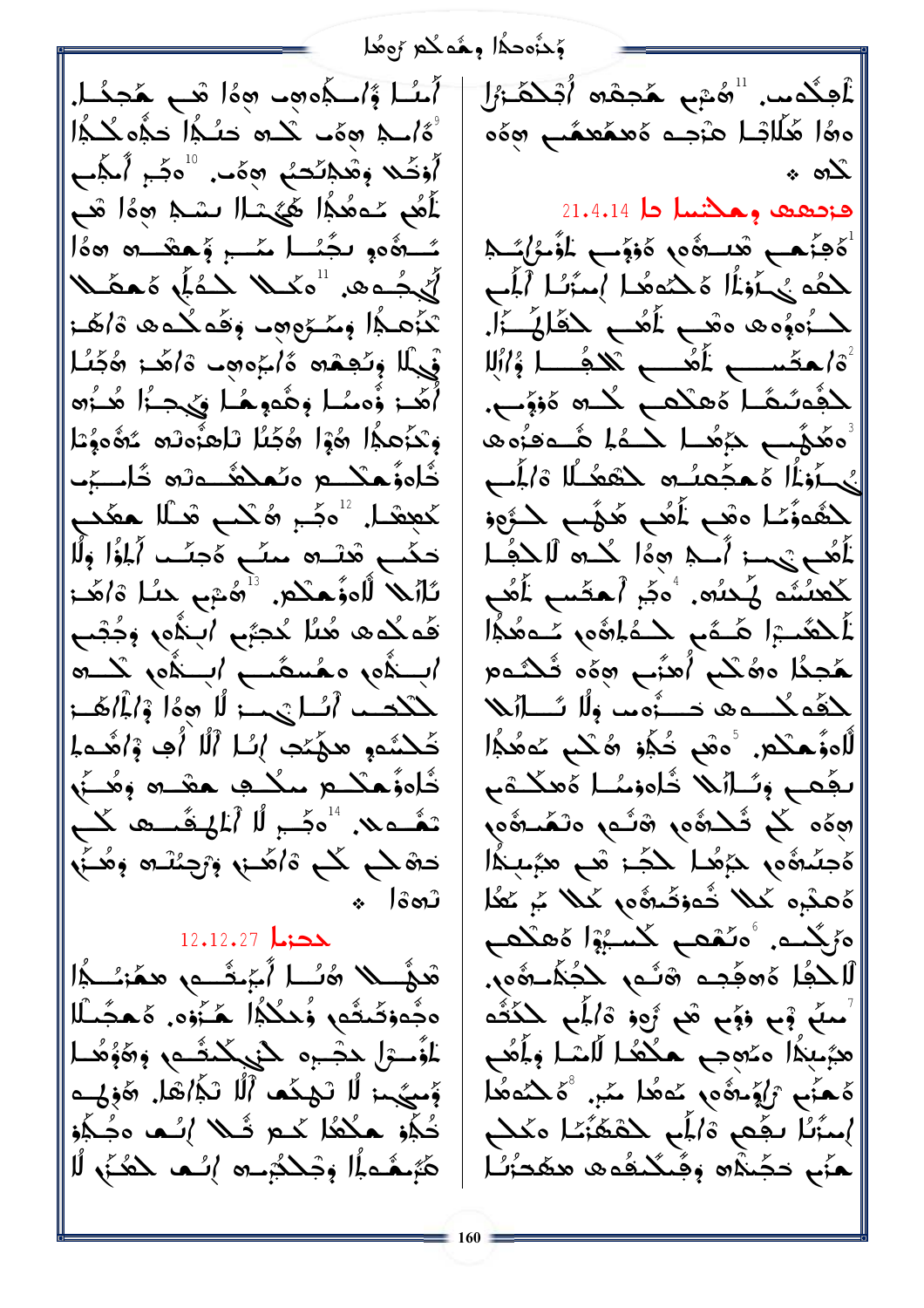وُحْزُهِ حِدًّا وِهُوَ حُمْ رُومُوا

مَوْضَةِ الْمُ مِثْمَةَ مَسْرَجٌ لَمْ كَمِعْدَ ثوابعةًا لحسه وَهُكُما لَمُعْدِوْهِ، كَاوْكُا مَّبْ تَعْدَا مِنْ ﴾ لَمَحْدُ ⁄ لَا تَعَامَلَ اللَّهُ هُم وَهُدْلِ لا يَحْمَى مَنْ حَقْدًا. أَسْأَ وَهُكُلُّهُ أَوْخُلُمْ أَٱمَلَا هُـهَـٰلُ وَجِي هَكْبِرِ ةَاهَٰ: وَلَمُوبَ مِيزًا آجَٰ أَنُـٰا أَآَـــٰهَ لَٰا كُحْشُــهو أُوْحُــا ٱلْلَّ أُبْ هِعَّـُــا. وُوْا وْمِ وْاهْدْ مِبْرَا آجُمْ هِنْتُمْنَا خُومِيكُفُا وَهُنُـم وَهُذَانَـمَـٰى هُـهُــٰلا وَحَجُــۃٖا أَنَّهِ وَمُنَقَّهِ وَهُنَّهِ وَلَا شَكَّانُكُمْ \*

وَحَدُّوحِكَا وَأَوْحَكُم لْنْمُهْمْ مُحْمَّا مَاهْبَرَدُ مُحْمَّا مِكْمَرْتَكَ عَلَيْهِ مِنْ مَاعْدَ ـلُووْةُى: كَـلوةُـهـ أُوْـُل لِّلْـُـلُل اللَّهُ هُوَزُــٰلُ. دــُزُا وَجرَّوهَــــه فَـزمْـــه ۖ حَكَـــرِلُه هَـــح لمُحتَملُّا. ۞َد حُـذ ۖ هَـنُـل هنّهُـ: عَنْذِمِـدة حرّهِ هُـرِ هُنَّهٖ \*<br>هُه كُعُدًا. هَمثاً وهُبْ كَعْعَنْنَا كَم أَوْكُنُنَا. هُبْ<br>كِذَبِلُمٍ مِنْهُ: عَكْبَـة كُـوهُمِرٍ هُـْنٍ \* كْمُوْ أَوَّنِيَّكُمْ مِكْرِيَّةً أَمَّا رُمِ هُــَىۡ رُوهُــا وُحـُـا كَــرِ لَا هسُــعـ هِهُا. وَسَمْـةَا لِلنَّبِّا هُومِـمَّـا أَسُـا وِحْدَهُ لِمُرْدَا. أَحْدُثُ وَلَمُرُومِ وَاحْدُثُ وَلِمَرْلَا. هَا لِكُفْسِينَ وَلَمُاهَبِ أَكْسِسِيمَ وِحۡهِكۡنَـٰا ٖ. هُــا وِهُكَـــد أُتَــٰذُوۡۖ ـزُوۡا وَ لِكَفَسُـــهِ هُزَسُـــاً. قَســـــَةِ السَّـــْزَهــ وقدائهُمْ لَالمُوْا وِسْعِفًا هِلًا رَهُورٌ \* لْكُمْ يَتْتَارِ. ۞ . ۞ وَسَجُلَ لَّا تَسَجَّلَ لْمَعْلَمْ الْمُهْتَدَاءِ. هُتِمَّد ٱوْهُدًا ، هِ مَعْ ثُلا الّت هُتەْمَا. لَـْقَـعُلاهُ٥ لُـهُنَّـى.

مُنْزَابِ هَ٥٥مَنْهُ٥ اهْبَنَبِ وَلِمَحْمَدِ إِنَّـم الْمَجْدَبَ حَجَّمٍ وَمُّهُمْ هُم لِمُحَدَّدَاً وَجَلاَهُمْ أَو وَجَلَاظٌ كَمُرَا وَمِنْوْا تَفْعَ مُدهِنُــا مَنّهُوَجُـــم مِــَــهِ هَيُــَــالـ تَعَكَّمَجُوبٍ. أَو حَجَّلَ إِنَّمَا تَعَلَّاجًسَت حَجُّم ۚ وَٱلۡٮ هُوَٰقِا ٱمۡـِر ۡكَـٰهُـهِ وَجَـٰبِ}ا هْافُـه حَدًّا آتْبِ خُـهجَّوءِٱه. مُبِكَىبِ اَبْنُاهِ رَجَّاءُكُمْ فِي الْمَاءِثْ وَمَثْلِكَمْ وَالْحَسَاءِ هِهُمْ وَيُسْلَوِّلِ شُودِهِ وَلَا هَاهِدَ كَبِ أَبَاؤُ أَيْهِمْ كَلِمُنْجُمِلًا لَٰلَا أَحْضَى ثَمِ حَبْعَدْا حَكْــره. لَمَا يَهْــزِ أَلْمَكْزَجِــٰذُهِ لِكَـُـوزُا ومُعْسَرًا وَهُدِيْهُمَا أَجِسُلَا كَشَعْوَجُمَا هَ كِذَوْلًا مِكْذُووُّا. ولًا ۚ كَعُلًا وِهَٰئِلً هُكْمُلًا وِمْلًا هُو وِهُنُو وِهُمُعْدُوهِ أحذًا لهـء ولَا تعَلَّمهُ فِ تَجْعُكُمْ  $\mathcal{N}$ كَعْصِرْهُمْ بِمِنْ مُعْصَمَةً مِنْ الْمُجْمَّدِينَ مِنْ **َكْعَكُمُكُ زُهِ شَـْمٍ وَٱلْمَكَـٰذِهِ وَٱفْـِعِ** مَنْمَا أَبِلْهَٰذِ حَمْلِ هُوَٰا لْمَلِيَ حَرْمِهِ. دەڭگىل بېشىلا ھەل شىرەل بېھىمقىل أَهَٰذٍ وَوَّمْسَلاً }نَا هَؤُلَمْطِ }نُـا, أَبِـٰذُهِر وْبٍ ٱلْمَنْزَحِنَدُورِ كُلُّمَةُ وَرُوهَشُور وكُعبِّبِ\$ا وَجِحْكُوه مَّنْه لْأُوَوَّحْكُم وجَمعَنْـا هَـحْبَىشا ووْحَـمْلًا وهَٰلَابْـا. هَ كَثَبِلُا وِجُودِ ۚا وِهَدِكَذِكُم خَعفَتُ ا ولَالْحُثْهَا وَّعُلَا وِجُلا هَـحُوْمِـمُجُلْ وِجَانَـل وْالْمِيهَادِهِ. هَـذْهُومَدْ شَوِجُنَا وَوَّنَجُّهَا مِبۡبَاۤا ہِ ڬٚڗۿڡ وَهُدہ وٞمعَکلا ۖ لَمِت تَعَبُّ 60 وَ39جَمِيلًا. أَاؤَ90وَ \$جُمِيلًا وَكَمُلاَ أَحَكَّاكُمَ مَنْ مُنْ وَمُتَكَلَّا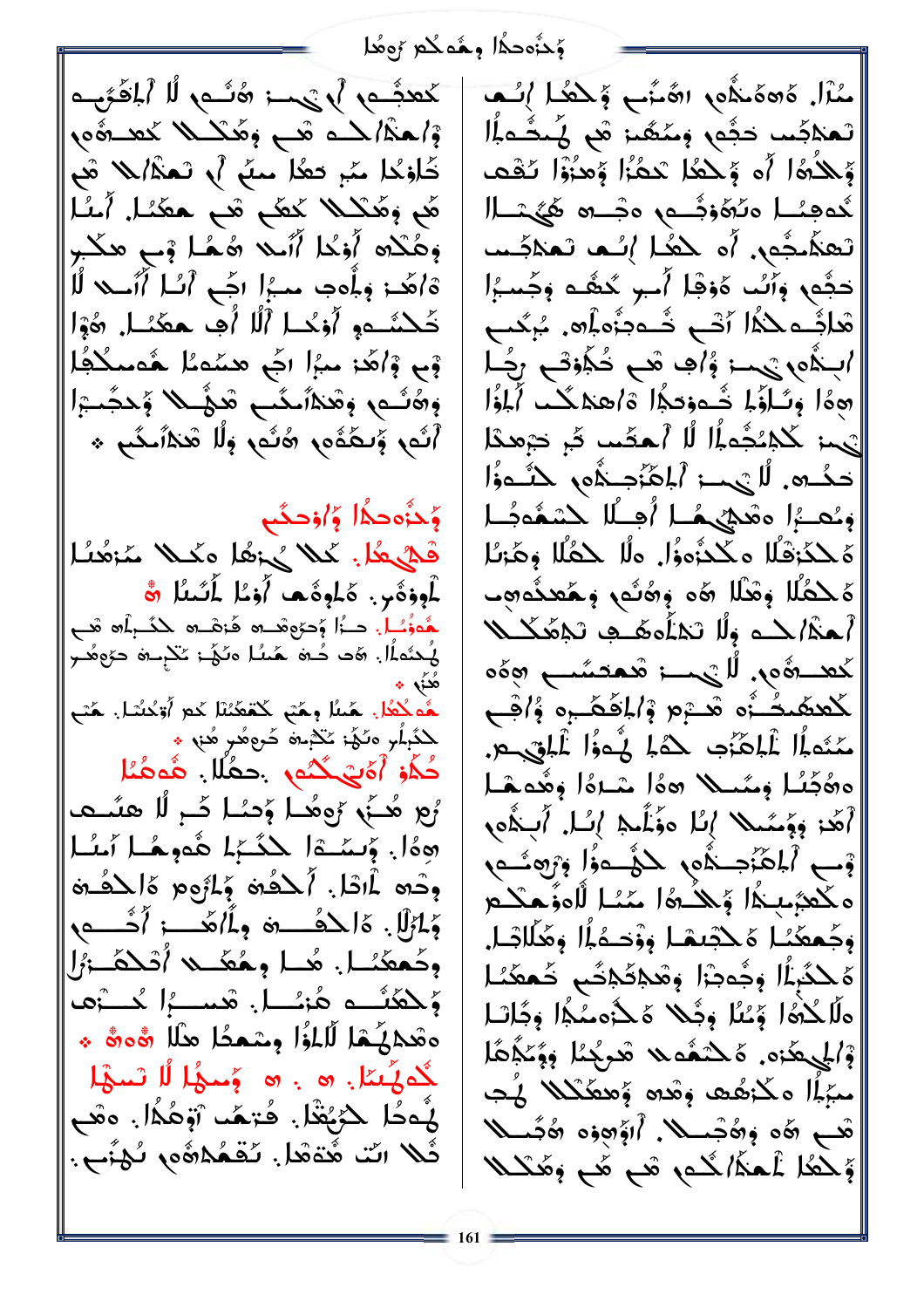وُحْزُهِ حِدًّا وِهُوَ حُمْ رُومُوا

أَه هُزئُــا وَحُــا كَنُعَشُــكَى أَحَدُــا وِنُعقبُ هَي هَقَتُّ;اُر. هأا أَوْسْع هْنَّــع أَمَدُنَــا وِلَا تَاحَـــزٍ. مَنْــوَو حَــع هَفَكْبِ شَيْءٌ وَدُولُرٍ أَمْجَنُـا وَهُنُـهِ وهُعدَنَا سَكْتُوا الْمَشْكَلُو وَلَاهِدَوْوا أهتَمُكُمْ \* وَّەمُدًا 6ه مُنْدًا هُدَشَّەِ مِ عَلَمَّیْت المَسْمَــم مَنْ أَلْبَــرَتِهُ صَلَاحِمًا مَنْ الْمَسْتَمَارَ ىزۆگىــە∞ب. ۋەھٰدُا ھُب ھُڪَىڪُــە⊾ُھ وْحِسْزًا هَكْشُمْلًا شَبُّ هَٰ٥ضًا هُـُ هرِّحزُنُه أَه . هَا كُم عَبْ مُهْرَه وَحِزَّا ەزەھىسە ەتھئىمتە وقىم ئىما. تَعَمُّـــلا وأَســكُاه٥ت سَمــكلَّاسُـل هَعـــترل مُتْلًا ثُلاً. أَلمنَ همَّمْلًا مِمْلَكُمْ! ھَٰلَاتَٓـا وُحكُـــم ھَــم مــرُلُهِ . وھَــم هُجُنُّا ٱلْمُتَّفَّــد هُوتَعِيَّــهِ كَـــهِ أَحْمَدُهُ وَهُنَ وَقَدَاؤُهَا كَثَلَاهُ بِ دْتِنُكُمْ احْتَمِدْهِ . حَسَّبَلًا وِرَّوهُم مَّمَّت كَعْسًا. هُـا هُهُمَّابٍ حَثَّبِتْ هُنْسًا هِ مُحْسِوُهِ حِسْمِعِيمًا حَضَبِا أَسُمِي. أَهَدَ بِحُبُلَ. هَرْهُووُل هُرِ. مُ و هَم حُكَّفٍ حَعْدًا بِكَتَبَ تَحْكَرِدُ أَنْ مَرُحَ أُوْحِكُبِ ٱمتَّعَشَبِ هَ/وَحِكُبٍ لَكَنكُـهُ﴾ هَ لِكُنَّبَاًا ٱلْمُتَعَفَّ هُم هُوُبُـا. ۚ وَهُنَّـه اؤْال ھُنُــا؟ اوْاْل وِتْعِبْقُــْـمِلْل ھُنَـــو. تصُّده دشّمُدهب وحُكّرو حفّرًا. لأ أُسو حُزْنُهُا هَكُو ٱلْا أُسو شُەكْفُ ؤُهمُا ووُوئا كَيْمُنْشَوْمَا وَأُهوَمُاً. ووْومْـالْمُعْمَّـا حِشَـوْمُاْلِ وِكَرْتُهُـا

مكد وٌاهكده بنتيل. ممُهدِ لْحَتَّىٰ ، أَلْمَكْمَهُ بِذُبُّهُ ، أَمُرْمِرِيَّةَ -الْمَرْمِرِيَّةَ مِنْ الْمَرْمِرِيْ وِلًا فُهِنَّى \* حوَهُما هُبُسُا. تَعسُّا شَدْهُدَهُا. ەئسەۋا أسىر ھىدىل. ەمىلاھ ا حنَّەؤُنُـا. دەخُـا وقىم مُحنَّـەـاُا. ۞وْحُـا قىعكۇئىل. دۇەھلىل قىلادىمھىل. أحدُّدُا حَفَّنُا \* مْدَءَامُدا. حملًا. كَعكشَما وُومُدا دَّىبِ رُهُه همَّسُل وُحرُوهْــه وِزَها كُبِ أُدْمِنُكُمْ وِقُدْوَهُنُكُ، وَالْكُفُبِ وَٱسۡلَامِهِ ٱحۡنُـا ۚ لَاَحۡصَـٰلا ۚ وَتِكَـٰلُاهِ وحُنفُـا. حرِّوهُــا تَاتْــا كَتْحَتَّــوَـاًا. ەئغىر مَقْلَ وِوُهُدەلُل. ەندىمكىچە |حثتمْا وّْمسْلْا \* وُحَزُّهِ حَدًّا ۖ وُٱوۡ حَكُمۡ ۖ قَمِّي. رُمِ أَوْحِكُمِ أَعْقُفُمِ هَاوَحِكُمِ كُتْكُمْ . هَ كَسَّرْأَلْ هِ هُ . مَكَبٍ قُ . تُ . حَرْبُهُما هُما وِمُبِأَوْ حَعَيْبَةَ جُلَّا. مِمْتَرَا لِمَوْعِوْلُمْ حَكَمْهُ مِنْ مِثْلِ مِثْلَا مِنْزُهِ . |وُوْلَمْ وْمِ كُحَزًّا. هُكْنُا أَكْدَهُ! هُـا وِسُلُّوْ حَجَّرْتُهُا مْحَامَدْكَا زُووْلُهِ . وهُا وَاهِنَكَ أَقَدِهِ مَنْ هِنْ وَالْحَدِيثَ وَالْحَدَثَ وْمِ وُسِعُل مْنْسَى. هَكْكُمُّلْ سِيَّتْوَّا هِ هَتَكُمُلَا أَكْدُا لَا هُدهِ وَ أَهَّـٰةَهُ هْمِ خَرْبُهُا. هَيُّــهُا وَسَيِّــدُا فُرْهُـا لْحَٰزَىٰهُا مْمِ أَكْدَهُا ﴾ صْهْ لِحُفْمٍ وَلَا كُلُوفُو ، حَكَبْتَفُومٍ حٌتهَا هزُهو . أمدا اللهُ . فُ .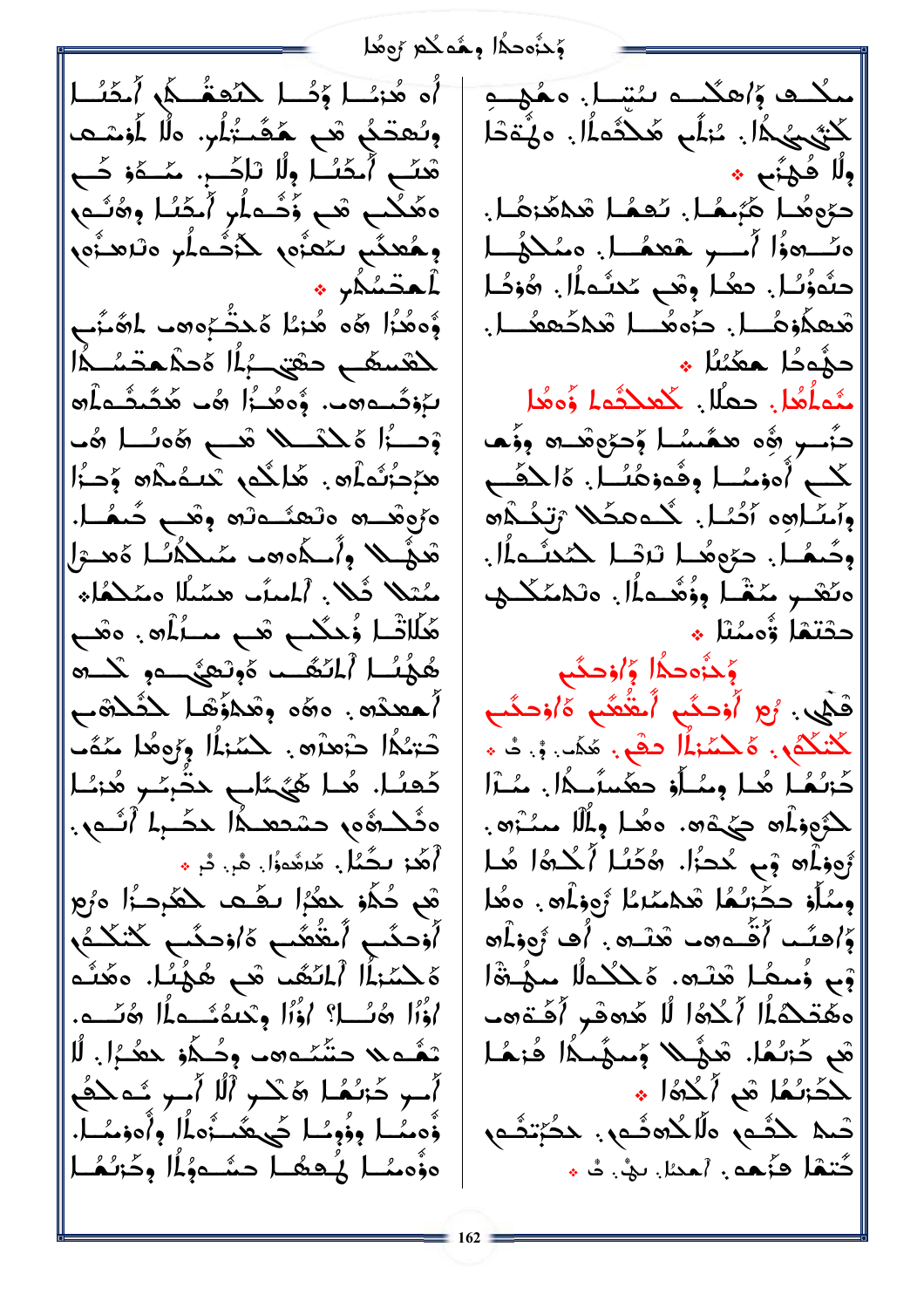وَحَدُّهِ حَمَّا وِحَدَّهُ لَحْمَ وَهِ مَا

هْلِمُــه حِجَّا وِهًـــاؤًا . حَمَـــهُ هُوْا رُعِ وَمَعْـَىٰ حَكَّائُمُـا مْعِ فَيَــدًا هِنْــدًا ومنصفض المتمسل وتستربه المنسأل كْحَتّْنُهُــا كُـــەعَكَلا ۚ رَبِكُـــدُّه وهُمُنُـا. أَـــكُوهب رُوهُــا هُبُـمُـا وسُهد شَمَاوُّلْسَا هُوِيْتَكُفْ لِلصُّلْعَفْ  $\cdot$   $\frac{1}{2}$  or }وُّٱلْ وِنْتَعَثَّوْنَا ۚ وَبِ . كُلِّهِ وَسَبٍّ نَعْبًا ىُڪغُكِّ حنْتَعَثَهِ لَهُ أَلَّا أَلَـٰهِ وَٱلْمَـٰ وَٱلْمَـٰ وَٱلْمَـٰلِ هَكَــد تَعْثَوْتَــا حَكْســى. مْحَاحِدْــا لمستؤه ومعتصد وأسماء المؤتما حتمُّه& أَمكُنُا وِتَكَف اثَّهلُا أَحَفُلُوه. أَوُم أَآوَكُـــد قَبِ نَهِنَه بِالْمَالَاتِ هَا مَسْــف <u></u><br>كَحتَــوه مَمَدَّــولًا. أَلَمُّا همَّمْسُــا ەَرْدًا وڭھت رُشُولُا كُحتَنتْغُا وُھوْا لمُعفل لأرُسْل لُاءمكُلا هُمثُدا فَي جَالَ وقَعَلِيَّتَ حَكَمًا . حُــْ 20 - أُدْفِعُــا وكنفُسْـــماُا ورُع أَوْحكَــــع أَنغُعَّــــع ەُ/ۈھكىم كَنڭـەُ﴾. ھُتنے أُوْثُـُاسل وبُعِلْهُما وُيْمِيهُ وَأَهُمِيهِ عَزُجُما لِحَقْدِدِكُلُهِ. هُدْسُهُ وِهَٰٓئُمُوٰٓاتُكُمْ لَٰل گلا ۱۵۰ وهُنَّه عَشَمَلاً. كَمَله ١٥٥ لَاه بنُسُا. ثَمِ هَقَلا لِلْقُلَاهِ وِأَجُل كَمِلًا شَـٰدَوْوِبُ وْاهْمَـٰ: ﴿ فَكُـٰدَ شَـٰزَت مَكْتُحًا. ٱللَّا حَــْهُبَ وَمَثَلاً وَجَكْتَــْفَ فَيْ أَمْ الْمُحْمَدِ الْمُحْمَدِينَ الْمَحْمَدِينَ الْمَحْمَدِينَ فُسم لمِسْبِهِ هُدِيُّا. وأَمَكْنُا وِتْبَهِ وهُب أَكْمُوهِ، أَلَمَّا كَنْعِمْنُهِ .

| مذرأً (\* وَوْوِسُا أَحْمَدُه لِحَكْرِدِ وُا أَلْمَاهُدِ: دْمَاهِ مِنْكُمْ وَالْمَاهِمِينَ مِنْ الْمُوْمَاءِ مِنْ الْمَدَاءِ مِنْ أَسكُوهو سُدرًا لَمُعدَّمَ معدًا وَحَالَى مَا هَكَبُوْ مَنْهُدًا مُمُلًا. أُمِنٍ وَّمَثِيلًا \* أَحْنُا وِتَـكُمْ أَمْلُوا كَنْحَتْنَا وِهُدُّنَا كَمْحْشُوْشُواْ أَحْمَا كَلّْمَ مِحْمَى وَالْمَالَ لِحْقُدُبُنَا. هُا وِمُنْزَا لِحْمَدُا لِحَسُّوَرُّكُمْ صْهْ فَزْوَٰىغُا. أَيْمَدُهُ \* أَخُوَّى هُ تُعْدَا حَرَجُ نَعْتُبُوُّى. وَحُـرِ مسأه كْمْقَبْدْدْاْ وَهْزَمْهُلْسْدَاْ وأَلْحُدُّا هِلًا حُـكَّوْهِ ٱلَّا حَـُــرٍ تَـعِنُّمَـٰـا حَوْدَهُا هَكُدُا تَتَّفَ أَنَّهِ وَأَلَيْكُمْ أَنُــم. قُلْ أَلْمَلْكُـــزَه هُدئُـا لَــْدَّهْمِ وَحَمَّكْتَمَا الْعَنَّمِ لَلْلَوْا هَٰبِعُنَا لَكَمَّةٍ ا وحُەھُفْل \* ەھُە وِهَــُ نُو حَقَّه حَمْنُــٰ أَوْحُــٰ ا ەكھئىكا مىبال ەدىئىمۇم ئىفائىلا وُّدمُنُنُـا. وَمْسَعِ كِشُدْوُشُـٰداًا أَمكُنُـا كحدة مُصَارَ الْمُحَمَّلِ الْمَسْرَى مِنْكُمَلِ ەڭدوۇبا ھۇلا ھەلىبىلا. ھەھا هـُم فُـهوَهُم حنّت مُعزَّائِـلا هَـٰهَـٰ حعَّدِدُ أَو وَهْدِسَــعِ أَوْحَكَسَــعٍ حِتَّسَــعٍ لمشَموُأَلِمَ هَجَرُمَ وَتَعْبَدَ لِلْأَمِنْتَ وِنُعُّدَهُا هَـٰدًى كَــٰهَا ۖ يُـُـدَوُّا أَوْحَـكُــمِ **ٽە**مُدىم پە لْمُنُومُ صَالِ وَتَعُسُمْ وَحَعَظِمَ الْمُوْلَ هُ۔. هُ۔ وزُمِ زَوهُــــا. دــــهُ۔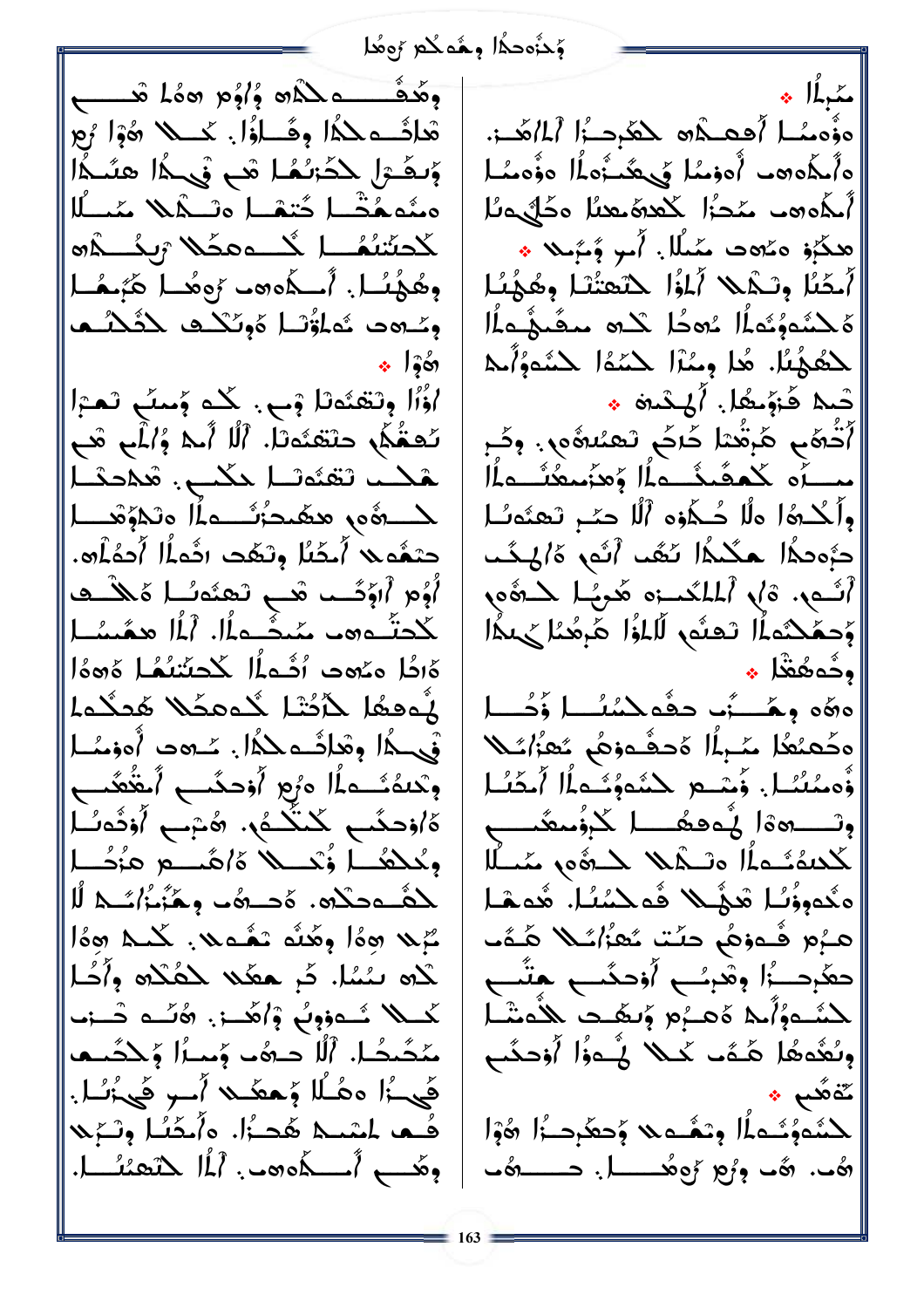وُحْزُهِ حِدًّا وِهُوَ حُمْ رُومُوا

هُمِيهِمَا. تَمَّتَرِيهِ وأَيَكُمُ مِنْ خَرْبُهُا. ة) والأشعثين هي مُتبِس أسكاه وه ؤْەمْنُـا. ەْھەۋا اْلمىقىد ھُوْنُـا وأَمثَنُا لَاتُموهو ولَبُلا وهُم هُو. هَيْمًا هُوْا هُنِّي مْعُـمِد هُـ هُـرَدُٰا أَلَمَا الْأُوزُهكْـــم وصُـــم كَــــمَّــ دْمَكْـــا وهَّىطًا. وهُا وَمِيزًا هُهُمًا هؤا كُلُّه أَمْلَوْا ۖ كَنْعَنُنَا هُمِيَّمٍ. هَذُلِكَ هُنَا أَهْمِ: وهُمُمُهُ هِمَكُمْ هَاهِ دَلَكُمْ كُعْبَسُكُ هُومِنْسًا هُاهُبْعُدِ كَمِلًا تَبْعُلُ وِرَهُ بِمَالًا هِ أَهْزَ كَلْهُ وَ وَلَى حَنَّوْهِ أَبِهِ وَأَخْذَا. هَبَّ نَفْعُو لِلْمُسْمَ. دكَمــــد. وَبِمَـــــرَو حَكَلَادَــــة ه وِنْهِخُوبُر كَلاً أُتَبْعَثُو وَلَا لْمُلَكَّل فَي كُلِّ حَثَافُا ﴾ أُه حُدُمِحْفُسُل حُمَّمُهُ لِمَحْمَدِهُا ِهِهَٰٓ; أَا وۡاٰهَٰٓ ۚ هُوۡنُـًا ۚ وَحِكُـا وِتَحِـدَا ۖ لِهُ مَا أَسْعِدُ مِنْكُمْ شَكْدُهِ وِأَصُلْ ەْت كَبْتُوَّىپ ەْوْشْسْلَا ھەتتىھەر صَحْدُ أَأَه ، شُمْعَه مِهْمُنتَهُ، وَأَلْمَنْهُمْ لِحْقَلِكُمَا أَكْدَهُا هُنَّكُمْ كُمُوْزًا وَمَنْ وَمِنْ وَمَنْ وَمَنْ وَمَنْ وَمَنْ وَمَنْ وَمَنْ تملك فُلْقَوْمٍ. وكُسْمْ كُحَزْسَمُا وِهَقَٰٓ تَهَا هُزُواْ. وأَحَطُا وِلْكُنَّ هِزُوُّلٍ. مْعَجَدْا كُلُّهِ مَجْجَعُبًا هَزَيْرًا. ەَ كَامُوْا خَاجَى نَعْنُنَا الْمَنُنَا أَهَد:. حكَست. لَا النَّقا الحَفْزِسُا لَحْسُوْبٍ. هُمُرحد حوهُ لَا تَعْمُلُ لَا هِ اُلْ وَاحْدُوهَا للأُدْفِسُا وْ/لَمْسِي حُسْرَة وْ/فَ لَا وْ/نَتْعَبَا لَّاحُدُّا ءُ/َفَ لَا ٱلْمُحَكِّ حَثَّمَوْفُ ٱلْحُدُّا

كَمِيزُ مِنْ وَلَا مُحْرَوِّصًا حَيْنَ ذَاكَرَهُ مَنْ لَّا أَـــــــم معهَّـــــمَّا وهُــــماً حقِّــــ ْرَه . |ٱلَّا مْـــُلَّا مْـــو مَّكَــدَّــداً ا مثَّادَفِــُــا وَآوٌ حَقَّ اللَّهُ أَوْ إِلَّا مَ أَسِرٍ وَالْقَالِمَ وَإِنَّ اهْتَ هَا وَهِمْبَوْا مِبْرَّسِهِمْ وَلَا حِجَا وِتَحِصْرِ كَعْدِهِ هَزُدًا. أَلَّا هُـا وَمِيأَا وِمَيَّةَب كَعْمًا حَنُعْمُه ٱلْمَا حَدَّاه أَس وُسْعَدَا هأَمكُنا وتَحجَّز هَنَّه للصَّقَاهِ يَعْتَبُه هأهُدْ كُلُهِ . وَلِي حِنْوَهِ أَبِيهِ وَأَكْتُواْ. أَهَٰذِ لِمَثَلَاقَا هُكُم وِنْقَوْمُ كَمِعْلَ. مَكَب. وُ. ﴾<br>٥ ْ عَكْسُكُمْ الْمُوْلِ. وْإِلَى تَحْصَّـــ وَصِمْتَـــوه حـدُوْا }. هُــوحْرِ للْأُوفِسُــا وِهُكُــفُــوـاًا. ةهنئةا منكسة وهُجه وهُب أَكَّاهِ هِنَّ مِنْ يَحْمَلُوا لَا حَكَّبَ رْجِئْنْــرە وِهُدُّبُــا. أَحَدُّــا وِنْعَـــزَا لَافَيْ;َتَــه أَمَّــهُ مَـــهُ صَفَـــا. أَلَّا حعَّضُثُـه اُلَّا أَهُـــز. كُــه حكْسِعُــا كَحْشُومٍ مُنْدَا دَّرْتُهُا أَلَّا حَثَى ` شَحْكَا ا وِنُعِمًا مَّعِ فَوْمِ أَكْلَاهًا. ءُدِتَ كَلَاهِ فَوِّئا. وَدِوْوَا مِّمْهُ كَكَلا قُومَهَا وَسِئا حِيُّدَوُّا مَكْلًا حَنَّتَ تَعْزُلُهُمْ وَّمِمَّه حَعَّدِجُ¦. هُحَدُّمُلُ قُوسُـٰلَ. أُصِر أَيْهَاؤُا هِمُا حَكْتُهِ وِهُؤُمَّا هَ/مَعْدَهِ \* أَهْلَى حُكُمُو وْٱرْكُس، ٱلمَعْصَدِ وِتَبِرَلَا |فَسْلِ إِسْزَبْلِ وَبِكَنْوَتِ كَعْدُهِ. وَحَضَّرْ السُدّ مرحّه ه الْمُشَدّ انْعمَه مرحّ لِمُسكُمَّا لِيَهْلِ الْمُغَلَّا وِلْمُؤْهِدُ الْمُسَامَ ، هُو تَعْزَا تُعْقُدُ لِلْأَسْلَاءِ ۚ وَلَٰى تَسْأَا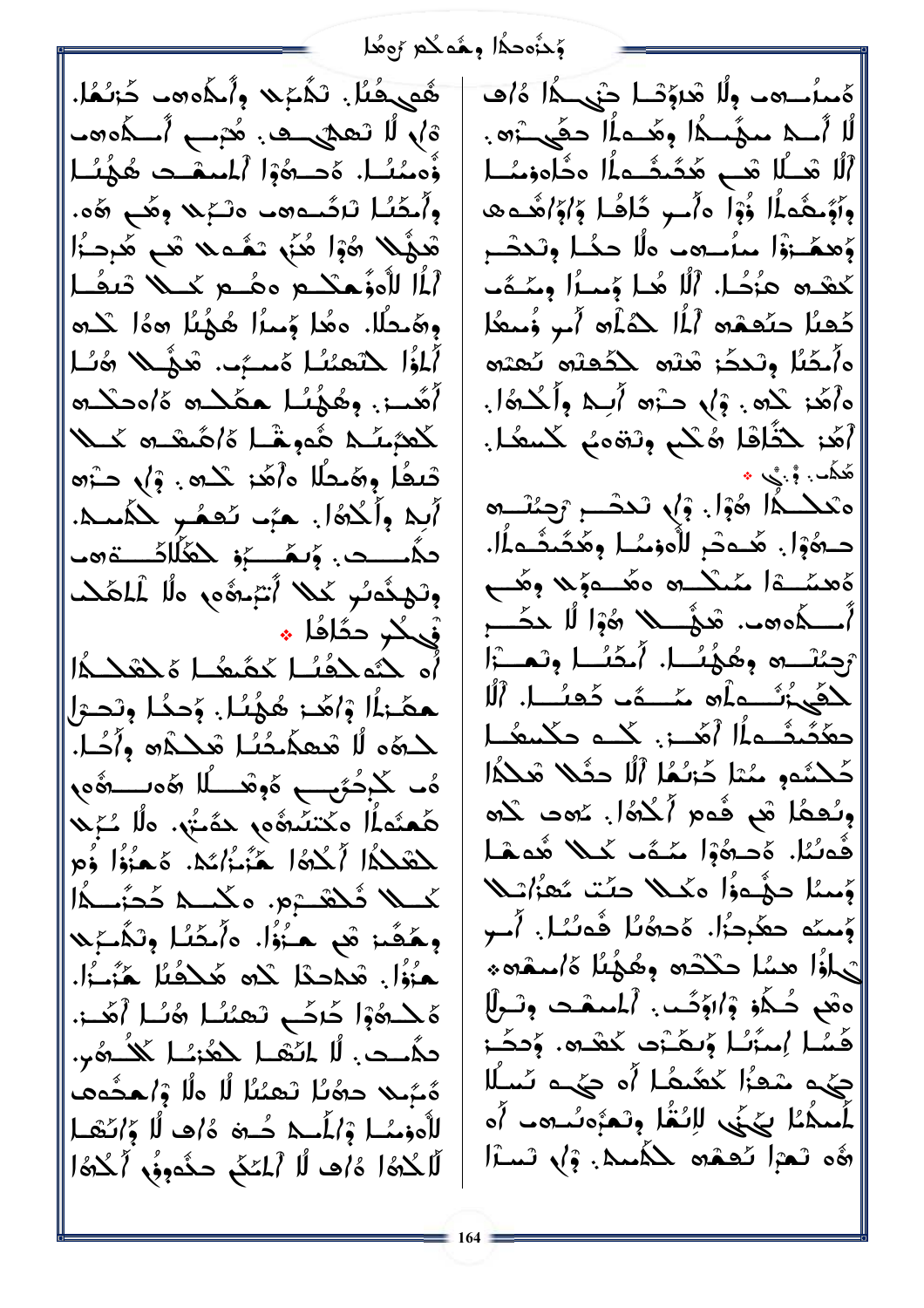وُحْزُهِ حِدًّا وِهُوَ حُمْ رُومُوا

أَبِ. لَاهِ كَلْسُوَوِهِ مُآتِ هِي زُلْمَا ەَھۇخ قىتىم ۇسىلل ھۇسمى ئېيىشل ەھْىئىُا ەشكھْرْم شْحَلَا شَە ﴾ هُتِبِ أُمكِمَّـزُلِ حنَّتِ هأسرِ هُرْهُـا ىغَلًا. ةَ/َمَّاهُ هَٰلَاتْلَ هُعفَعفَبٍ 200 لاه. هُ<sub>ُب</sub>ِهُمـدًا. هُلَّاتْـا مُنْبَى «هُه كَايُدْتُهِ . دەُب وِكْنْدْ ١٥٥ لْكَمُّوم فَعُعُا وِنَالُمْ ۖ حَدَّاهُ ۚ أَلَّا مَن كُلُّوْ اثَّــــــــه الْأَرْحــــــــه مكَعفٌـــــــه وم ەڭجىئەھە كْلا ھُكُىڤەلُە. مىلّ وْمِ أُمِرِ حَنَّتَ نُوهُوُّا بِمُحَمَّتِ وَيَوْهُوَ لَّهُهُ وَسَلَّكَ إِلَيْكُ مَنْهُتَ لَكُمْ اثَماً ا كَمْلاً حَثَّرُه هـ وِهُمُمُا مَرْهِت كُلُّم ٱمنُـٰلِ ٱخُنُـٰلِ ٱمۡخُنُـٰلِ وِنَـٰلَٰٓؤُهِ ۞ ھَتُھُوم وَبِئَمُلَا. مِمْثَلًا مَكْبُو كُلِّ كَلّْكُونُـــا وتَرْحُــــو حَيْـــاوْا عُصـــرْا وُاتَحْكَمَـٰٓ زَالَ مَٰٓ كُلَّــ ڡ كَلَّـــ أُهوَ مُـــا وِفُووَمُلُا. ـِهُوصُل لِكَهُـِدُّه أَرْوَ \* أُهــْوَ كَمْكُــدًا أَيُـمِثْــا. وِتْرَسْــا لحامراً متشا وهُــولًا. أَيُوسُــو هُرِهُمُـا . رُوهُـا هكْنفُـُـماًا . هُـْهُنُـا ائْلِ حَيْجًا حَجَّنُوهُا هَ حَعْلاَثُ حَجَّا ەَ جَدَّـْـوَامُّ لِـٰهِ صَلَّىٰ الْمَصْـَفِـٰهِ مِنْ الْمَـٰفِـٰ مِنْ مَـٰـٰلَّا مَـٰ حُزْهُـــولُمُ وَحَمُّوصُـــــــل هُنُهُـــــل ەُوْسْتَدْشُو، وْݣَايْحَالْ لْمَدْمَالْ بِهُمْسَادِ، وُلْعَدْ كْمِلًا وْسَعَكُمْ مُعَقَّدْتُلْ. مِنْدَّب وْسِعَدْهُ أَوُّحْقُه أَلَّا ﴾ هُبْبِ حُزْهِ هُمْ حَفِّي هُجْ وَسَعَكُمْ دَٰذِهَـٰا هَمْـِ فَيَـٰهُا هؤُهُــهِ أَلْهُ هَوَّضُــهِ

ةُ أَهْلُ وَإِنَّـــمَا نَمْــــرًا نَهْمَــــــرَة لحدَّەموصًا لمُسمَّئا. أَحْدەُا مِكَعَ لاهُنُـــه، وُولًا حرَّجنُــــوُّه، نُـعـُلْـــمِ حنّقتُه ثاً. وَحدُكاً فِي أَهْزِ. لَا لِمَعْطَ ﻼﻫُﻨﺎ ॲﺩُﻩُܝ. ﻩُﺩﻫُﺣًﺎ ﻭِﻳَّﺪ: ﻫَﻨُﺮ هَّنُو: ەَقْتَدە ئَكُمْ كَمَّنُوَّا. ﴿ وَبِّ هُهُنُا حِشَا ٱلْا حَرَضَــهُ لَا هُـَـْعَ لكَنْعِنْنَا وِلًا لِمُعْمَدِيُّا وَحَمْدا وَحِمْدِ فَيْ الْمُحَدَّدُهُ الْمُعْجَمَّا هِزَمَكُمْ الْمُرْوَةَ ىنگئەھە : 15مىق ۋە ئىگى ئى تَائَـدەت. ەھَدُلا ھُنُل تَـعْنُلُ مِّمَّت وَّەئىدا ئُےدا. ەَجنى مىتىھىدەت مَدَّمَى وُّەتْنُكُلْ هِتُسْنُكُلْ وَيُّوَوَّلْ وُّهْمَا ەڭچە ئىللخېر. «ئېم ئىقمىلا أسو حَكْلُاه هكْفَ خَذْهُوا وُهُلْ. وهُوُبُنَا مَدًى لَاه ثَلاهَم هُلْتَـٰهُ/أَ وِٱوْكُـا ەھْـەتىدەت تىگېنىل اڭــەۋُا. ەْ آھَــز كَلُّهِ أَصْلَحْمَوْلِ. كُمْ أَلْمَلًا هُمْلَكُهُمُا ھُنُّا ثُلاھَب مِعُّےحِسْدِ وِكُنَّب هُمثْلُمْ هَ لِكُمْمٍ وَٱرْضًا سُـْهُدَ إِسَّا تَكْرُهِ ﴾ [المُحْسَلا لْمُعَيْنِكُمْ وَمَرْهَضٍ . أَوۡنَكُو نَهُ٥ۡ ذُكۡرَهُم \* أُه حَعُل ذُكُل هُب حَكْمًا هُوْا. حَـهُب وَحِدًا كَبِنْدُه هَهُه وقداحدًا قُنْسُه هُـأَلا. هُـثبِ تمُـُـهِلا ضُـأَوْ لِحَـهَٰه |وٌحدًا وِتَسَشَّمَفَ لِكُنْزَاهِ أَلَمْ وَاضْمَعَهُ هِ أَهَٰذٍ لَكُلَّهِ . أَلما كَلْتُنْعَكُوْبَ هُكُلُهُ. حكْمت رَهُ وَ حَمْدُهُمْ كَلَّكُمْ لَحْقَيْدُو ەڭلە كَكْشُەرُەھە لْمۇھەت \*